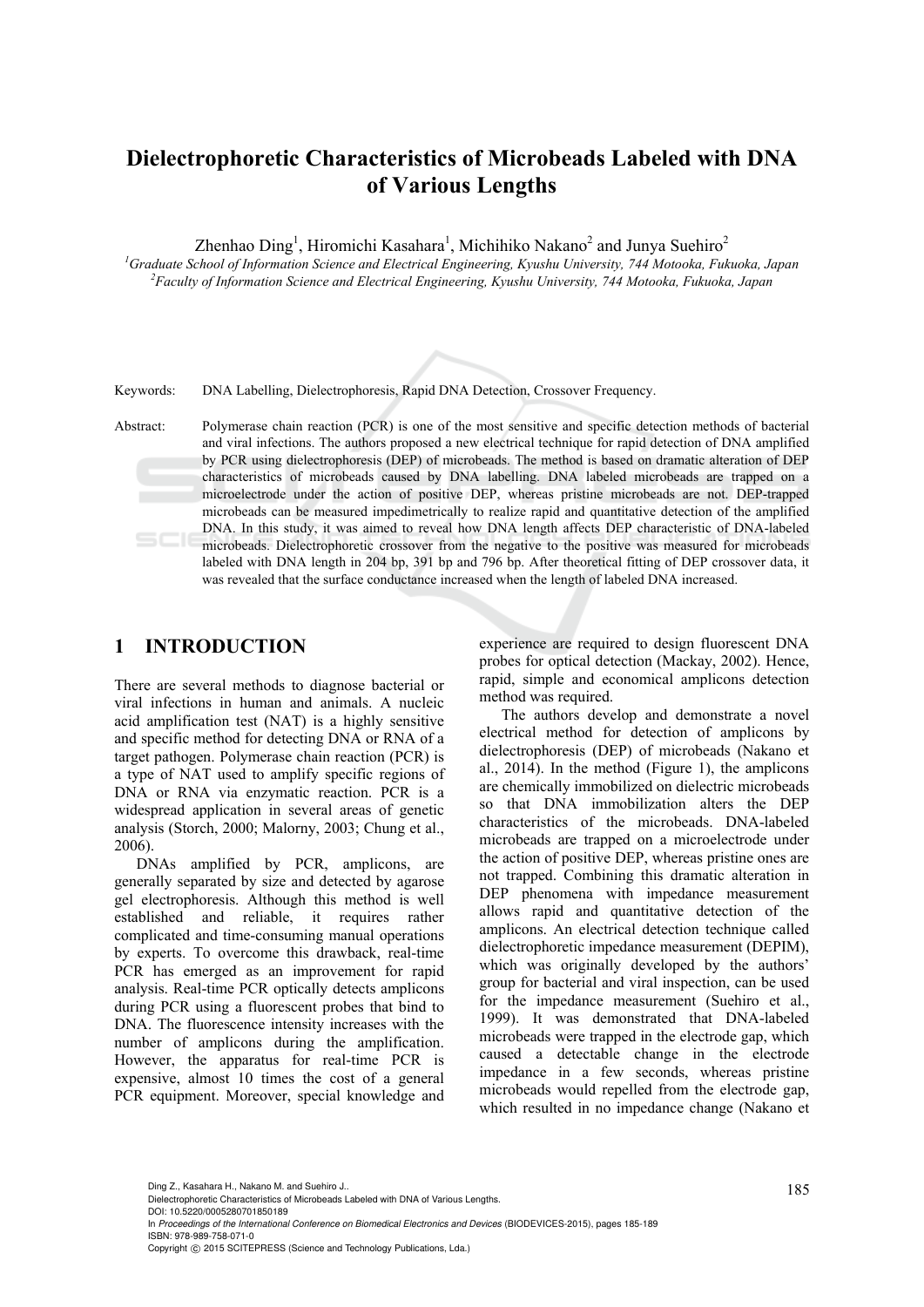al., 2014). Hence, this method would provide rapid detection of DNAs amplified by PCR, which may be applicable to rapid, quantitative, and automated diagnosis of bacterial and viral infections. However, this method still required separation and selective detection of PCR amplified DNA of different length.



Figure 1: Schematic illustration of the microbeads-based detection of amplicons. After PCR amplification, amplicons (amplified DNA) are chemically immobilized on the microbeads. The DNA-labeled microbeads behaves positive DEP, whereas the pristine microbeads behaves negative DEP. The DEP-trapped microbeads can be detected by DEPIM

This study aim to reveal how the length of labelling DNA affects DEP characteristics of DNA labeled microbeads. Alteration of DNA-labeled microbeads DEP characteristics, which is affected by the length of labeled DNA, can lead to rapid separation and selective detection of PCR amplified DNA of different length by impedance measurement. Crossover frequency of the DEP for microbeads labeled with DNA of different length were measured at different suspending medium conductivities. The alteration of DEP charateristics was analysed using theoritical fitting of measured data.

### **2 THEORY**

DEP is the electrokinetic motion of dielectrically polarized materials in non-uniform electric fields, and it is currently an active area of research for manipulation of biological particles and nanomaterials, including bacterial cells and DNA molecules (Pethig, 2010, Hughes, 2000, Ausbury et al., 2002,). The DEP force acting on a spherical dielectric particle of radius r suspended in a medium of absolute permittivity  $\varepsilon_m$  is given by as follows

$$
F_{DEP} = 2\pi r^3 \varepsilon_m \text{Re}[K(\omega)] \nabla E^2 \tag{1}
$$

where *E* is the magnitude of the applied field.  $Re[K(\omega)]$  is the real component of the Clausius– Mossotti (CM) factor, given by

$$
K(\omega) = \frac{\varepsilon_p^* - \varepsilon_m^*}{\varepsilon_p^* + 2\varepsilon_m^*} \tag{2}
$$

where  $\varepsilon^*$ <sub>*n*</sub> and  $\varepsilon^*$ <sub>*m*</sub> are the complex permittivities of the particle and the surrounding medium, respectively. For a real dielectric, the complex permittivity is defined as  $\epsilon^* = \epsilon \cdot j(\sigma/\omega)$ , where  $\epsilon$  is the permittivity,  $\sigma$  is the conductivity of the dielectric, and *ω* is the angular frequency of the applied electric field. When  $Re[K(\omega)]$  has a positive value, the particle is propelled toward the high field region (positive DEP, p-DEP). With a negative value of  $Re[K(\omega)]$ , the particle is repelled from the high field region (negative DEP, n-DEP). The crossover frequency  $f_x$  is defined as the value of the applied frequency which results in the cessation of particle motion. Therefore, measurement of the crossover frequency can used to characterize the dielectric properties of single particle.

The conductivity of a solid dielectric particle,  $\sigma_p$ , can be expressed by the following equation (Ermolina and Morgan, 2005).

$$
\sigma_p = \sigma_b + \frac{2K_s}{r} \tag{3}
$$

where  $\sigma_b$  and  $K_s$  are the bulk conductivity and the surface conductance of the particle. Equations 1–3 imply that the dielectric properties and the resultant DEP force acting on a smaller particle should be more dependent on the surface conductance *Ks*. Hughes *et al.* reported that antibody (protein) coating of submicrometer latex spheres altered the surface conductance and DEP spectrum of the particles, enabling the separation of unlabeled and protein-labeled particles (Hughes and Morgan, 1999). Zhou *et al*. found that the dielectric properties of microbeads were modified by coating with bacterial biofilms, resulting in an altered electrorotation spectrum (Zhou et al., 1995).

#### **3 EXPERIMENTS**

We used pUC 19 DNA as template for PCR. The 5' end of forward primers, which were designed for amplifications of 204 bp DNA, 391 bp DNA and 796 bp DNA from pUC 19, were tagged with biotin. As the results of PCR, 204 bp DNA, 391 bp DNA and 796 bp DNA were amplified and these amplicons were confirmed by standard agarose gel electrophoresis.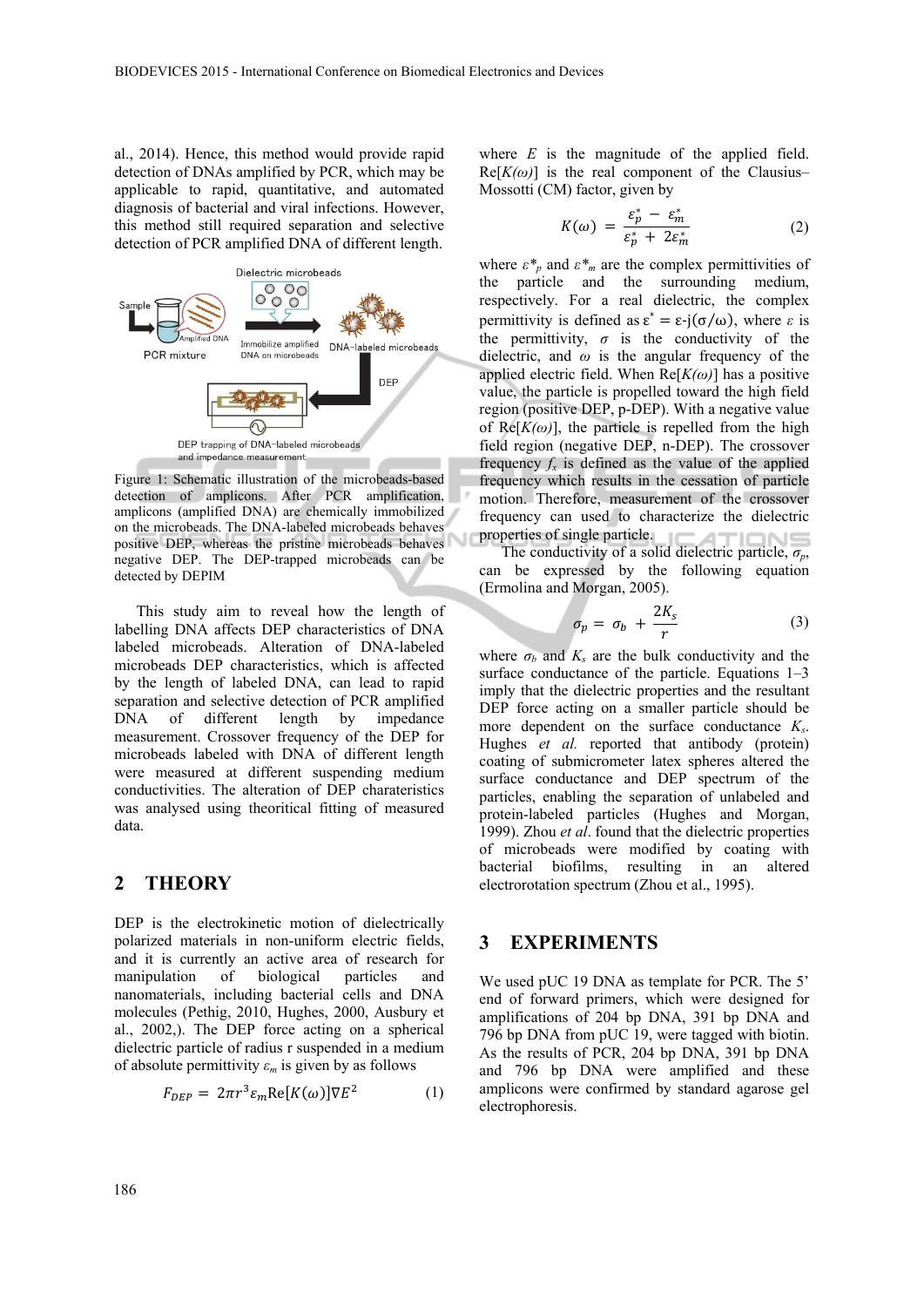Magnetic microbeads (Dynabeads® M-280, Life Technologies 2.8 μm in diameter) were used in this experiment. The surface of the microbeads is coated with streptavidin, which binds specifically to biotin. Microbeads  $(3x10^4 \text{ beads/}\mu\text{I})$  were mixed with the reaction solution (5 mM Tris-HCl (pH 7.5), 0.5 mM EDTA, 1 M NaCl), including the amplicons of 204 bp, 391 bp and 796 bp separately. The amplicon concentrations in the solution were approximately  $3.5x10^{10}$  DNA/μl. The mixtures of the amplicons and microbeads were incubated at room temperature for 15 minutes. Hence, the microbeads were functionalized with amplicons via biotin-streptavidin interaction. Then, the DNA labeled microbeads were suspended in deionized water (conductivity  $2 \times 10^{-4}$  $S/m$ ).

A castle-walled microelectrode having the narrowest gap of 5 μm, which is shown as black part in Figure 2, was used. DEP behaviors of microbeads labeled with DNA of different length were observed with an inverted microscope equipped with a CCD camera. The DNA-labeled microbeads were suspended in NaCl solution of concentration range from 5 μM to 1 mM. Then, 5μl of the solution containing the DNA-labeled microbeads was placed on the microelectrode and covered with a cover slip. An AC voltage of 20  $V_{peak-to-peak}$  was applied to the microelectrode to generate DEP force. The DEP crossover frequency was measured by observing DNA-labeled microbeads motion with varying applied voltage frequency. The DEP force changed from negative DEP, where microbeads were repelled from the electrode gap, which is the high electric field (Figure 2. a.) to positive DEP, where microbeads were trapped in the electrode gap (Figure 2. b.) along with the decreasing of applied voltage frequency. The DEP crossover frequency was determined as the frequency when the DEP force changed from n-DEP to zero (Figure 2. c.).

## **4 RESULTS AND DISCUSSION**

The crossover data for microbeads labeld by DNA of 204 bp, 391 bp and 796 bp in length are shown in Figure 3. The data are plotted for DNA-labeled microbeads suspended in NaCl solution of different conductivities range from  $10^{-4}$  to  $10^{-1}$  S/m. At high suspending medium conductivities the DNA labeled microbeads experienced only negative DEP. At suspending medium conductivities below  $10^{-3}$  S/m, the crossover frequency was clearly dependent on the length of labeled DNA. For example, Figure 4 shows that at suspending medium conductivity of  $2x10^{-4}$  S/m, the crossover frequency became higher when the length of labeled DNA increased. This suggests that applying voltage of appropriate frequency can separate microbeads labeled by DNA of different length. For example, as shown in Figure 3, in suspending medium conductivity of  $2x10^{-4}$ S/m, if the frequency between  $3.1 \times 10^6$  Hz and  $3.8 \times$ 10<sup>6</sup> Hz is applied, 796 bp-DNA-labeled microbeads would experience positive DEP, while 391 bp-DNAlabeled microbeads and 204 bp-DNA-labeled microbeads would experience negative DEP.



c. No DEP force



The solid lines in Figure 3 are the best fit to model described by Equations 1 - 3 and the fitting data are summarised in Table 1.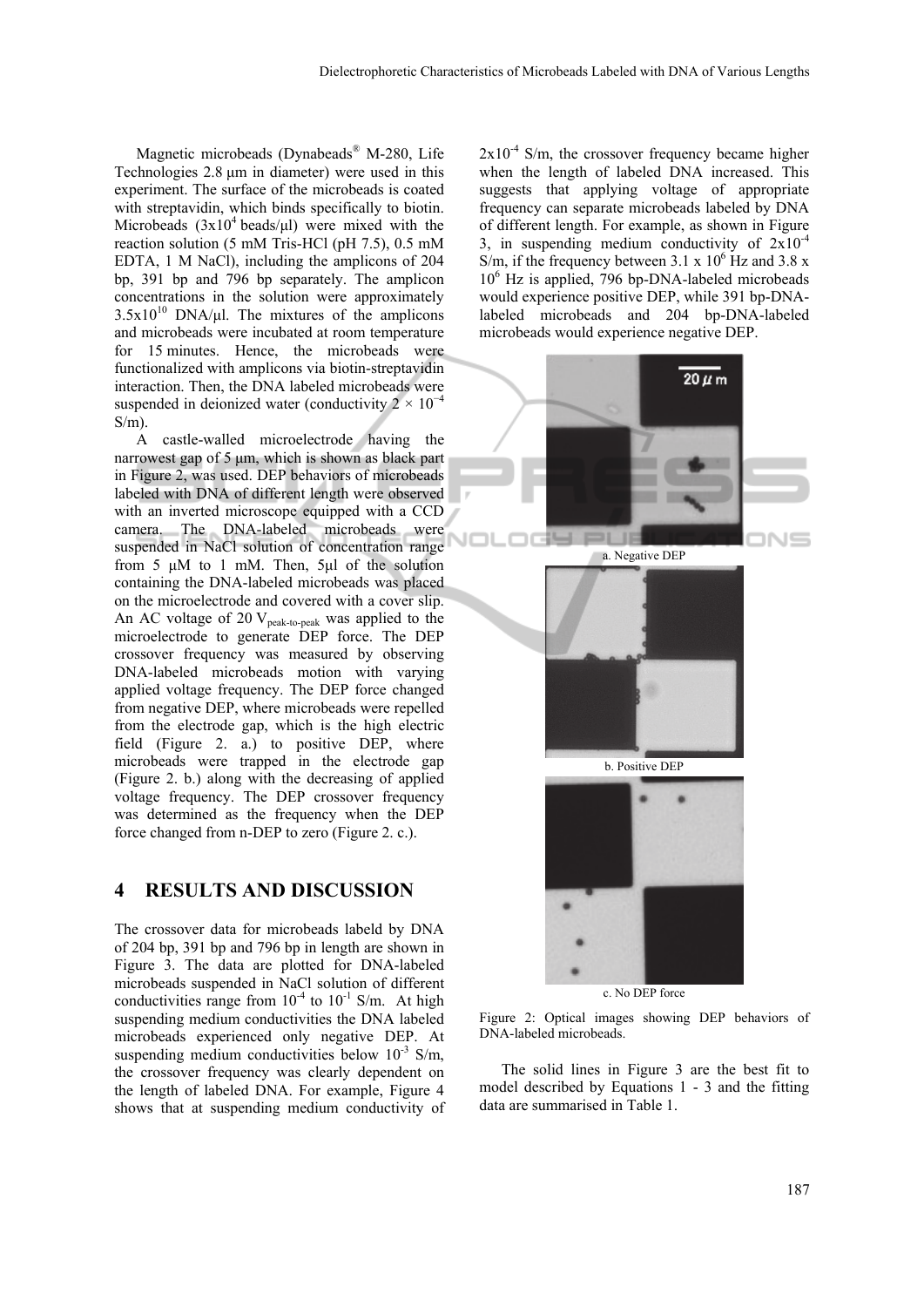

Figure 3: Crossover frequency for microbeads labeled by DNA length in 204 bp, 391 bp and 796 bp plotted as a function of suspending medium conductivity. Solid lines are the best fir to the model described by Equation 1- 3. The fitting data are summarized in Table 1.



Figure 4: Crossover frequency plotted as a function of labeled DNA length.

Table 1: Fitting data of surface conductance of microbeads labeled by DNA length in 204 bp, 391 bp and 796 bp.

| Labeled DNA length (bp)  | 204  | 391   | 796   |  |
|--------------------------|------|-------|-------|--|
| Surface conductance (nS) | 9.45 | 10.29 | 11.28 |  |

Table 1 shows that the surface conductance of DNA labeled microbeads increased with the DNA length. This was because of the negative electrical charges of DNA. Longer DNA has lager negative electrical charges, therefore, the surface conductance of DNA labeled microbeads will increase when the length of labeled DNA increases, which will cause the alteration of crossover frequency of DNAlabeled microbeads.

#### **5 CONCLUSIONS**

Dielectrophoretic crossover frequency of microbeads labeled by DNA of virous lengths were measured at different suspending medium conductivities. At suspending medium conductivities below  $10^{-3}$  S/m, the crossover frequency was clearly dependent on the length of labeled DNA that the crossover frequency became higher when the length of labeled DNA increased. After theoretical fitting of DEP crossover data, it was revealed that the surface conductance increased when the length of labeled DNA increased. Hence, DEP characteristics of DNA-labeled microbeads altered with DNA length. Therefore, if voltage of appropriate frequency were applied, longer DNA would experience positive DEP while shorter DNA would experience negative DEP, which could lead to rapid separation and selective detection of PCR amplified DNA of different length by impedance measurement. Hence the proposed microbead-based assay may provide rapid detection of DNAs amplified from multiplex PCR, which may be applicable to rapid, quantitative, and automated diagnosis of bacterial and viral infections.

# **ACKNOWLEDGEMENTS**

This work was partly supported by JSPS KAKENHI Grant numbers 25820174, and 26289125.

## **REFERENCES**

- Ausbury, Charles L., Diercks, Alan, H., van den Engh, Ger, 2002, Trapping of DNA by dielectrophoreis. In Electrophoresis.
- Chung, N. L., Nicholas, M. T., Richard, A. M., 2006, Mutichannel PCR-CE Microdevice for Genetic Analysis. In Analytical Chemictry.
- Ermolina, I., Morgan, H., 2005. The electrokinetic properties of latex particles: comparison of electrophoresis and dielectrophoresis. In *Journal of Colloid and Interface Science.*
- Hughes, M. P., Morgan, H., 1999. Dielectrophoretic manipulation and separation of surface-modified latex microspheres. In *Analytical Chemistry.*
- Hughes, M. P., 2000. AC electrokinetics: applications for nanotechnology. In *Nanotechnology.*
- Mackay, I., 2002. Real-time PCR in virology. In *Nucleic Acids Research.*
- Malorny, B., 2003. Standardization of diagnostic PCR for the detection of foodborne pathogens. In *International Journal of Food Microbiology.*